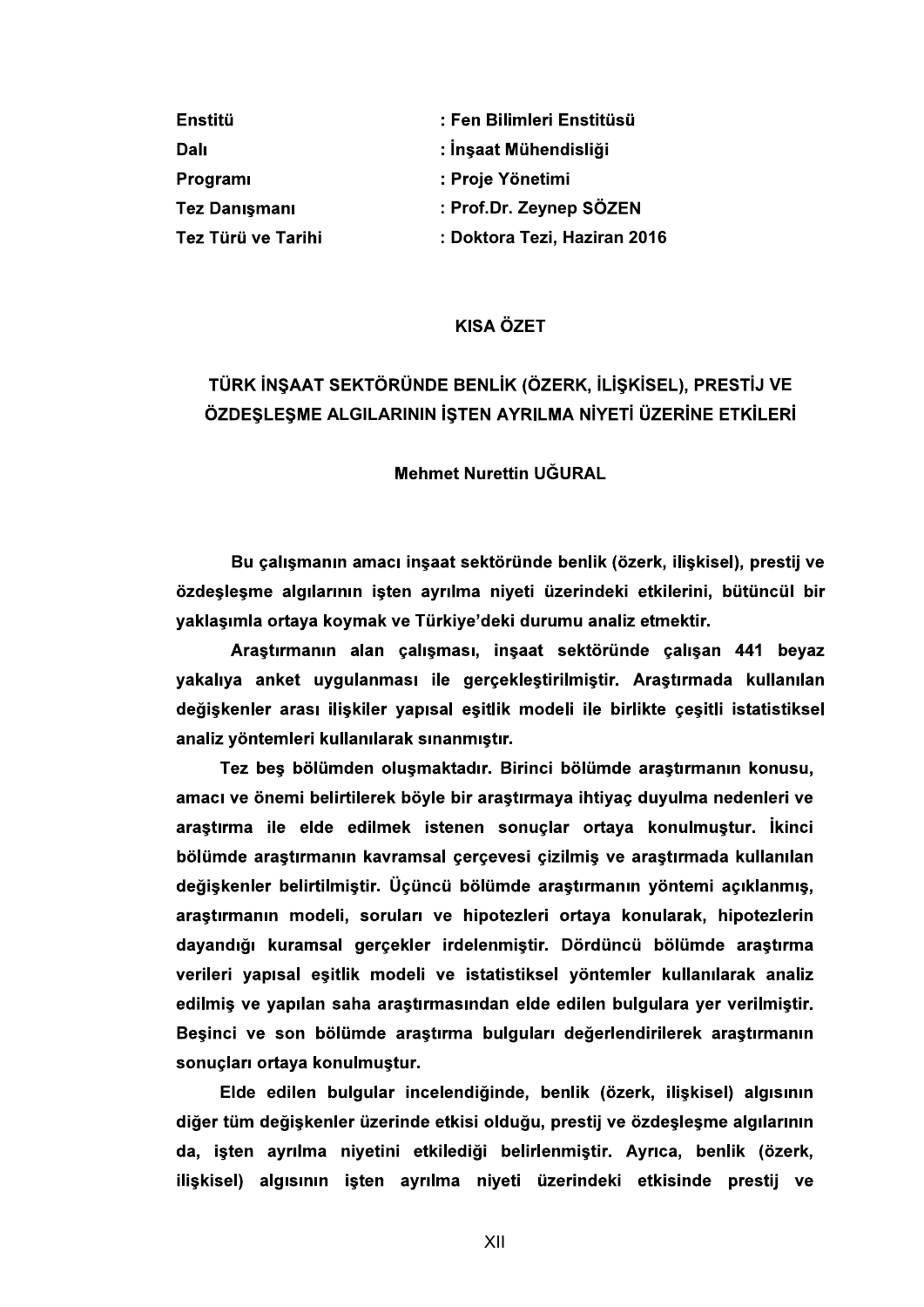özdeşleşme algılarının aracılık rolü olduğu görülmüştür. Bireylerin demografik özelliklerinin, araştırmada incelenen değişkenlerin bir kısmı üzerinde etkili olduğu tespit edilmiştir.

Tüm bulgular değerlendirildiğinde, benlik (özerk, ilişkisel) algısının çalışanların prestij ve özdeşleşme algılarını etkilediği; bu algıların da bireylerin işten ayrılma niyetini üzerinde etkili olduğu görülmüştür.

Anahtar Kelimeler: İnşaat Sektörü, Benlik (Özerk, İlişkisel), Prestij, Özdeşleşme, İşten Ayrılma Niyeti, Yapısal Eşitlik Modeli.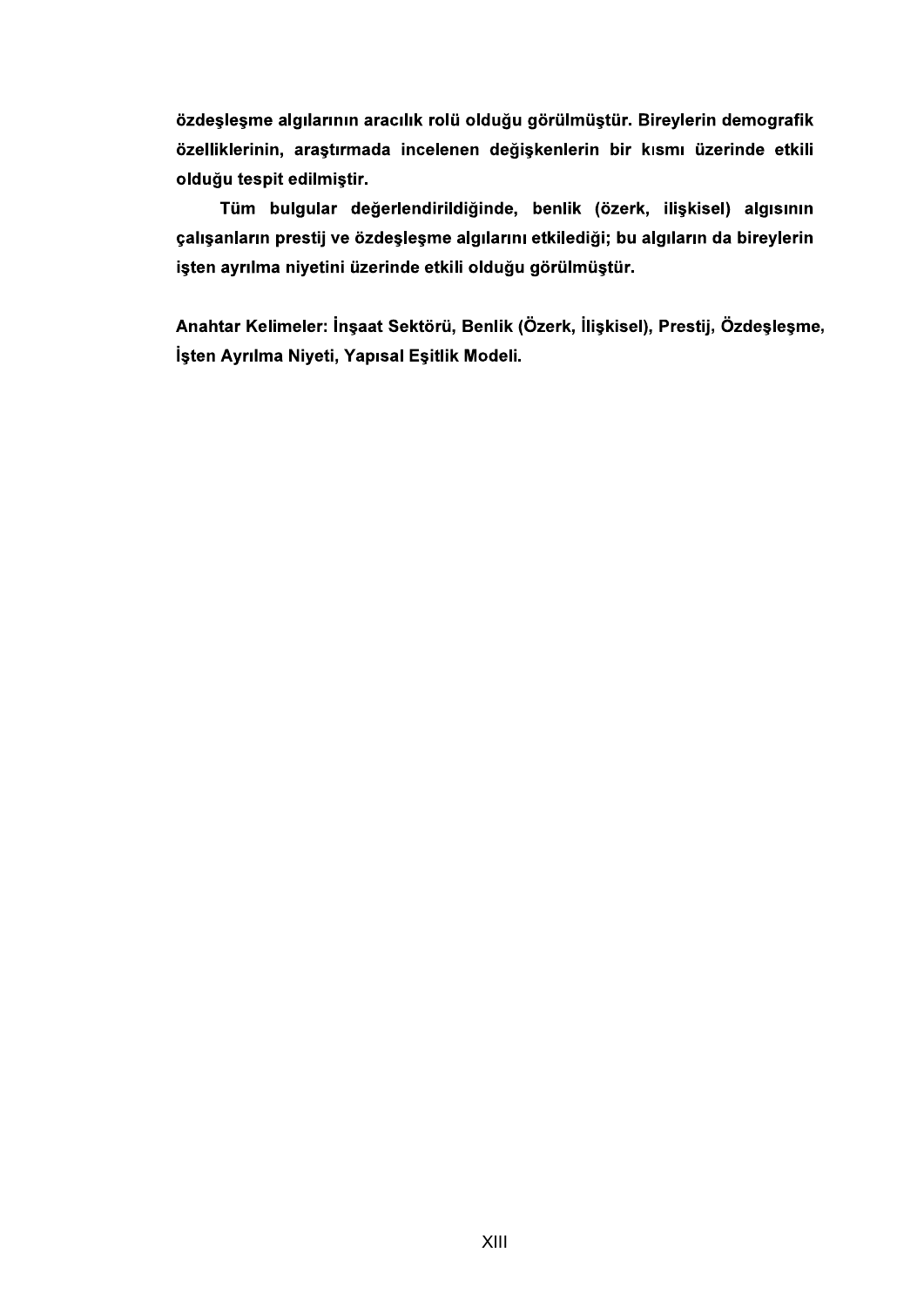| <b>University</b>              | : İstanbul Kültür University |
|--------------------------------|------------------------------|
| <b>Institute</b>               | : Institute of Science       |
| <b>Department</b>              | : Civil Engineering          |
| Programme                      | : Project Managment          |
| <b>Thesis Supervisor</b>       | : Prof.Dr.Zeynep SÖZEN       |
| <b>Degree Awarded and Date</b> | : PhD. - June 2016           |

### ABSTRACT

# THE EFFECTS OF SELF-CONSTRUAL (INDIVIDUAL-RELATIONAL), PRESTIGE AND COMMITMENT PERCEPTIONS ON TURNOVER INTENTION IN TURKISH CONSTRUCTION SECTOR

### **Mehmet Nurettin UĞURAL**

This study aims to determine the self-construal (individual, relational), prestige and commitments perceives on turnover intention with a holistic approach and analyze the situation in Turkiye.

The field study of the research is fulfilled by carrying out questionnaires at 441 white-collar workers of the construction sector. The relationship of variables that takes place in the study is tested with structural equation modeling and various statistical analyses.

The thesis includes five chapters. In the first chapter; subject, objectives and importance of research is given and it's argued that why we need to this research and desired results of the research. In the second chapter theoretical framework and variables of the research is given. In the third chapter methodology of the research is defined and research questions, hypothesis, and the facts of hypothesis explained. The fourth chapter consists of analysis of the research with structural equation modeling and statistical analyses. The last chapter, in section five finding of the research is reported.

The findings showed that self-construal (individual, relational), had an effect on all other variables moreover prestige and commitment perceptions had an effect on turnover intention. In addition to this, prestige and commitment perceptions had a mediation role at the effect of self-construal